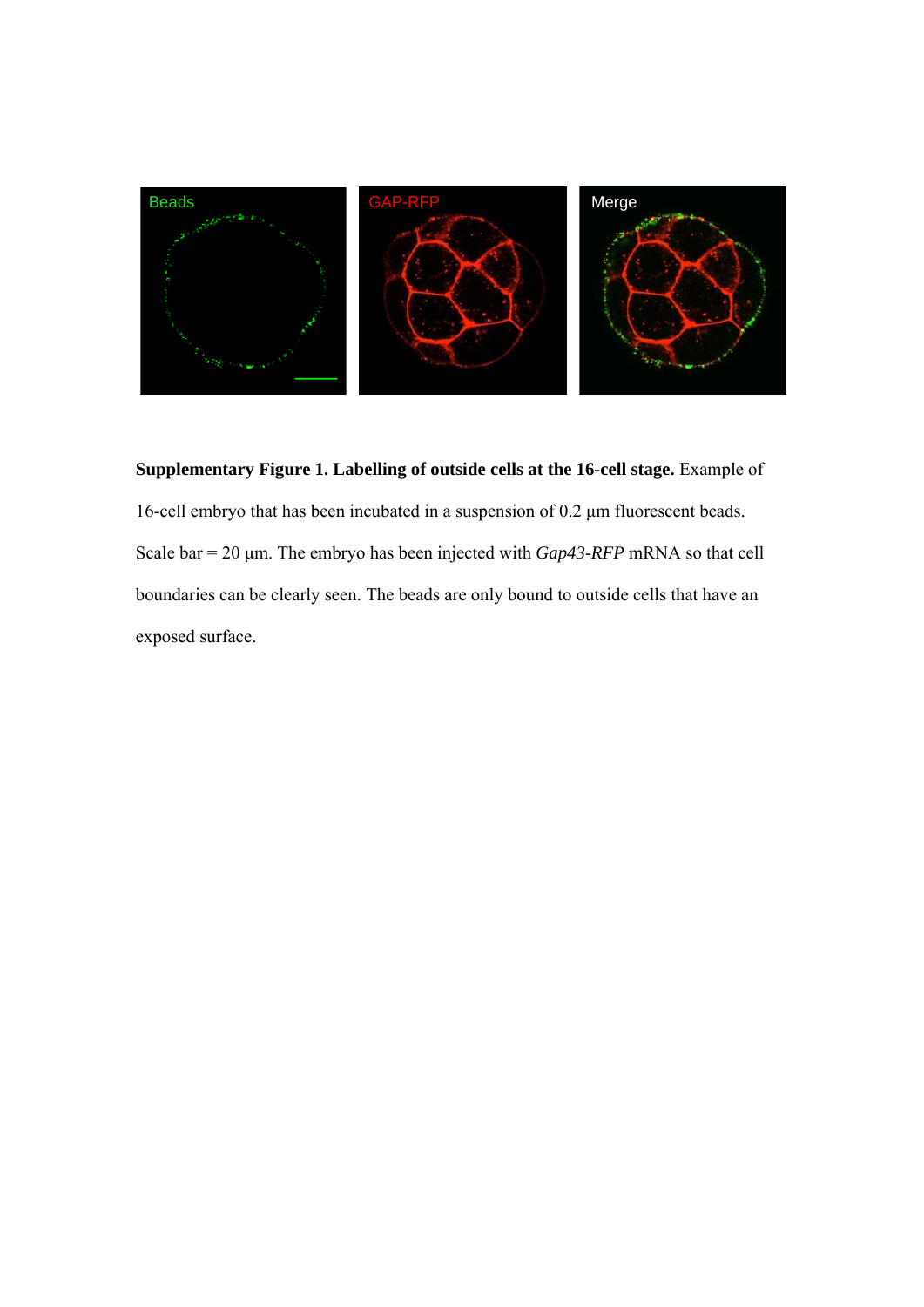

**Supplementary Figure 2. Differential gene expression in inside and outside cells. MA** plot for hits of all identified genes in either of the cell types. Genes that had less than 5fold differential expression between inside and outside cells are in black. Genes enriched by more than 5-fold in inside or outside cells are in red and blue, respectively.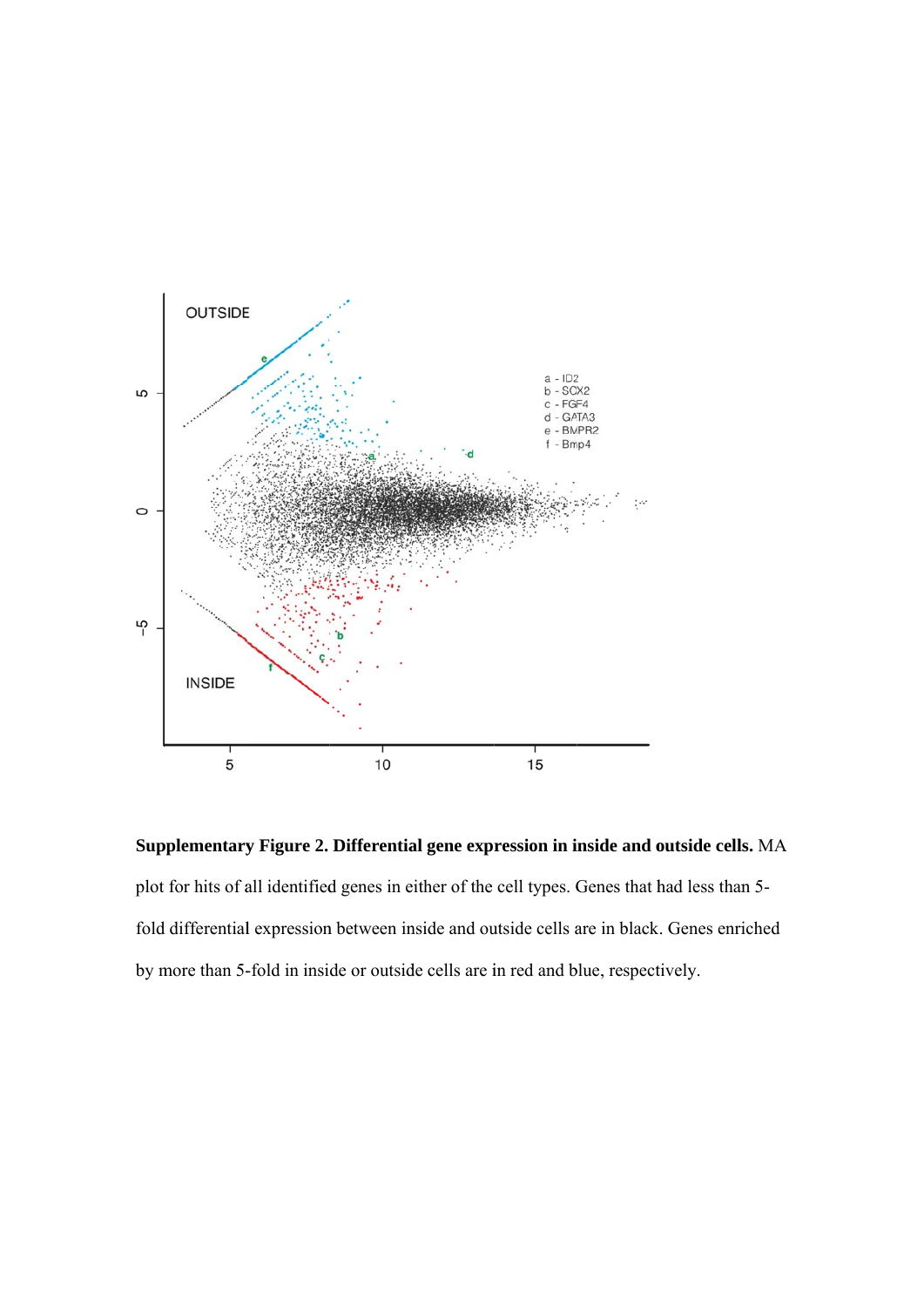

**Supplementary Figure 3. Confirmation of differential gene expression by qRT-PCR.** qRT-PCR (blue bars) validation of the results obtained from mRNA-seq (red bars). Expression values given as the relative fold enrichment in cell type with higher levels over the level in other cell type. 74% of genes (34/46) show enrichment in the same cell type using both methods.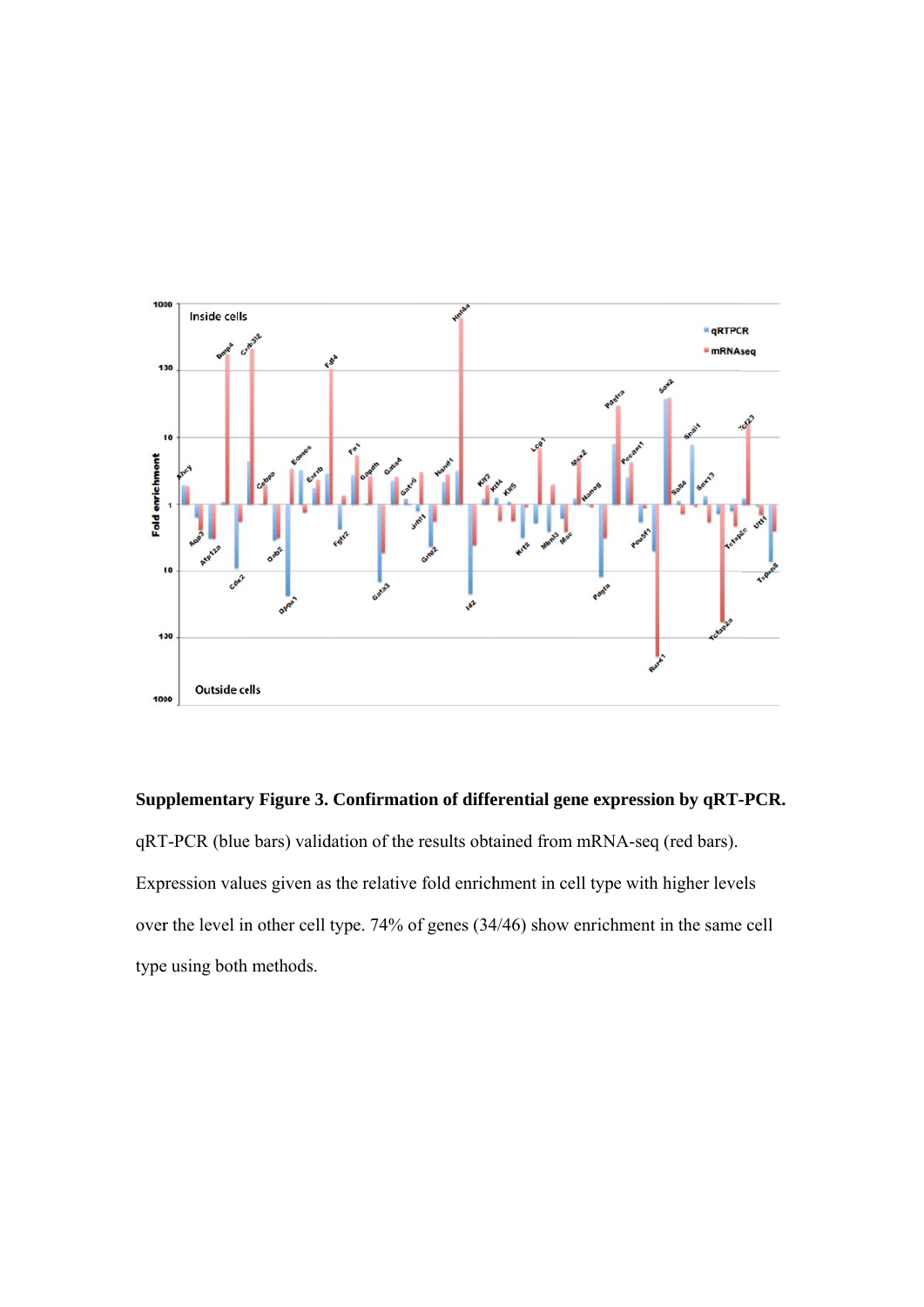

Supplementary Figure 4. Effect of Dorsomorphin treatment on expression of PE and ICM markers. Examples of expression of markers of the PE (Gata6 and Gata4) and ICM (Oct4) in embryos treated with  $1.0 \mu$ M Dorsomorphin from E2.5 to E4.5. Scale bars  $= 20 \mu m.$